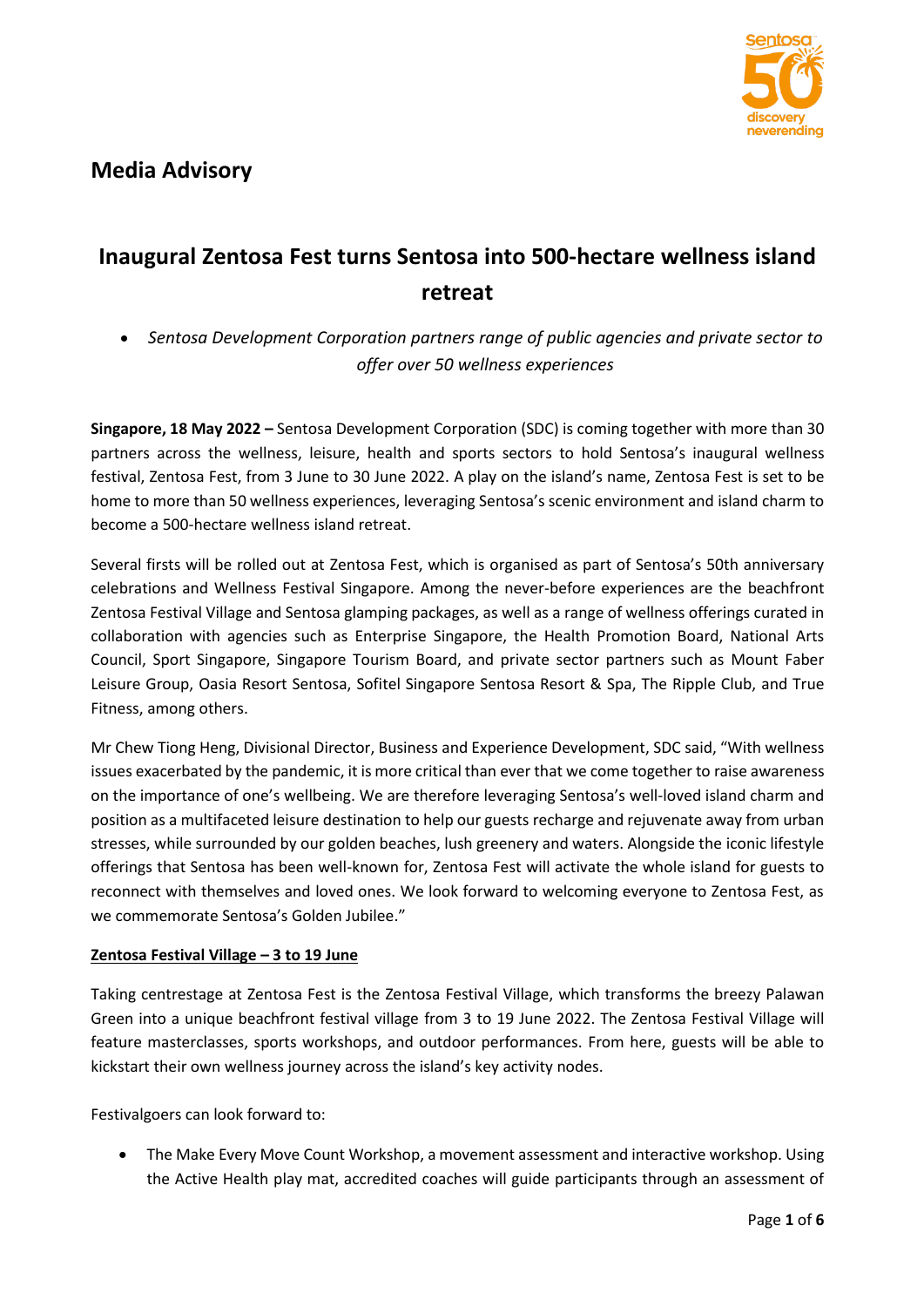

their mobility and stability and provide tips on movement variability to offset repetitiveness of activity and reduce the likelihood of injury. Participants can also join in a movement game that encourages social interaction and intergenerational play. In addition, there will be Eat Better and Sleep Better workshops, sports tryouts and even guest appearance by Nila by Sport Singapore (SportSG).

- National Steps Challenge™ Move for Wellness Challenge organised by the Health Promotion Board, where participants can earn sure-win rewards and stand to win lucky draw prizes by staying active.
- A range of arts and wellness programmes organised in collaboration with National Arts Council that support and uplift communities. Participants can try their hand at painting a large-scale mural, express their creativity at a paper puppet workshop and design communal art boards along Palawan Green.
- Working up a sweat and becoming fitter at the daily True Fitness Hour, featuring a rotation of group exercises such as Sun Salutations, Yoga Flow, and Zumba.
- Gleaning wellness tips and knowledge from a distinguished line-up of wellness experts and personalities including, including among others:
	- $\circ$  Zoe Chu, mother and former accountant turned baby- and adult-sleep expert, who has been inspired to educate and empower others on how to achieve a good night's sleep following the challenges she faced in helping her twin babies sleep well.
	- $\circ$  Crystal Goh, a singer-songwriter, who will share inspiring stories and songs of communities that inspire hope while recognising pain. She is also the founder of Diamonds on the Street, a social initiative that transforms histories into songs and stories of hope.

As part of Zentosa Fest, SDC will also partner the Centre for Fathering and Dads for Life to host the annual Dad's Day Out. On 18 and 19 June, families and festivalgoers can participate in a family challenge which will incorporate various elements of a healthy and resilient family lifestyle. In addition, festivalgoers will be invited to pledge their commitment to greater family and personal wellness by symbolically tying a ribbon to the suspension bridge that leads to the "Stress Stop" at the Southernmost Point of Continental Asia. Some 5,000 ribbons are expected to line the bridge, a symbol of the collective commitment by festivalgoers, and will be upcycled after the festival.

# **Glamping by the Beach**

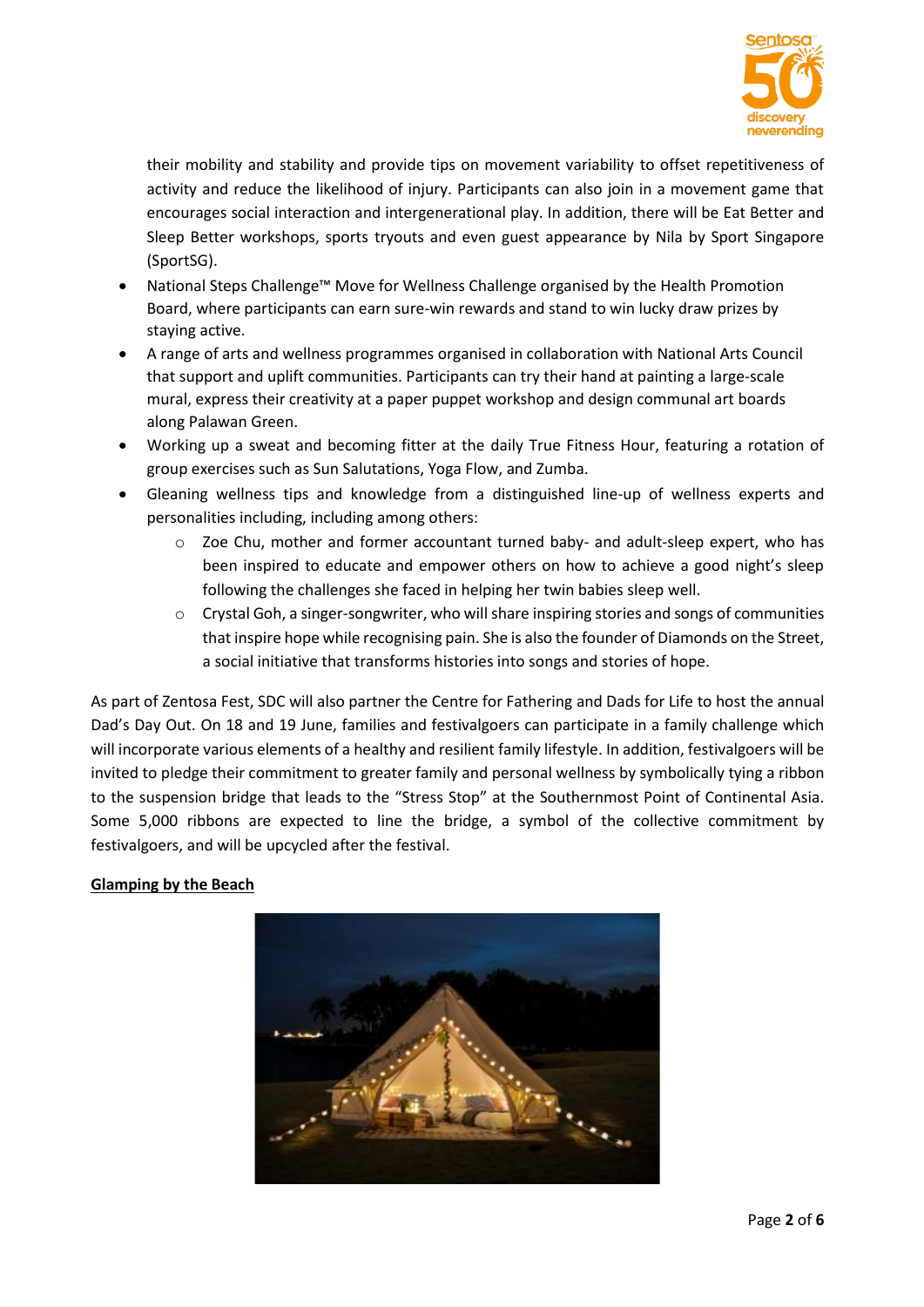

For the first time ever, guests will be able to enjoy overnight beach glamping at Sentosa, where an exquisite, all-in-one novel glamping adventure awaits at Palawan Beach. Featuring glamping options for two persons or a group of four, guests will be able to enjoy a complete wellness retreat featuring a tranquil experience relaxing by the waters, and participate in festival wellness offerings during their two-day-onenight stay.

## **Stress Stop**



The Southernmost Point of Continental Asia will be transformed into a unique beachfront escapade called "Stress Stop", which will help guests stop the stress through meditations, breathwork, and sound bathing sessions. Here, guests are invited to unwind and reconnect with themselves spiritually and emotionally. Guests can:

- Unwind at a Sunset Rejuvenation session, and immerse oneself in healing sounds and vibrations to soothe one's mind and body.
- Participate in a Cacao ceremony to deepen their connection with their own body, mind, and emotions. The Cacao ceremony is rooted in the holistic healing practices of ancient Aztec and Mayans.
- Dip into the waters for Ripple Ride (aquabiking) sessions with The Ripple Club and embark on a low-impact, full-body aqua workout.

## **Festive Market**

Located in front of Palawan Kidz City, the Festive Market will let guests have a go at a range of workshops and hands-on sessions to enrich their festival experience. These include:

- A sewing workshop, a craft that promotes mindfulness and reduces stress and anxiety.
- The Family Fun Time workshops by Health Promotion Board, where parents and their children can join Captain Happy and the Bunny family on an adventure to learn about eating healthier through exciting activities.

From Fridays to Sundays, an outdoor bazaar will also be set up in collaboration with popular bazaar curator Sunday Social, featuring local merchants peddling artisanal goods, crafts and food products. These include bath products made from natural ingredients by Escential The Body Tonic, microgreens from Verdura Pod, nut and plant milk from The Better Milk, among others.

## **Tuckshop**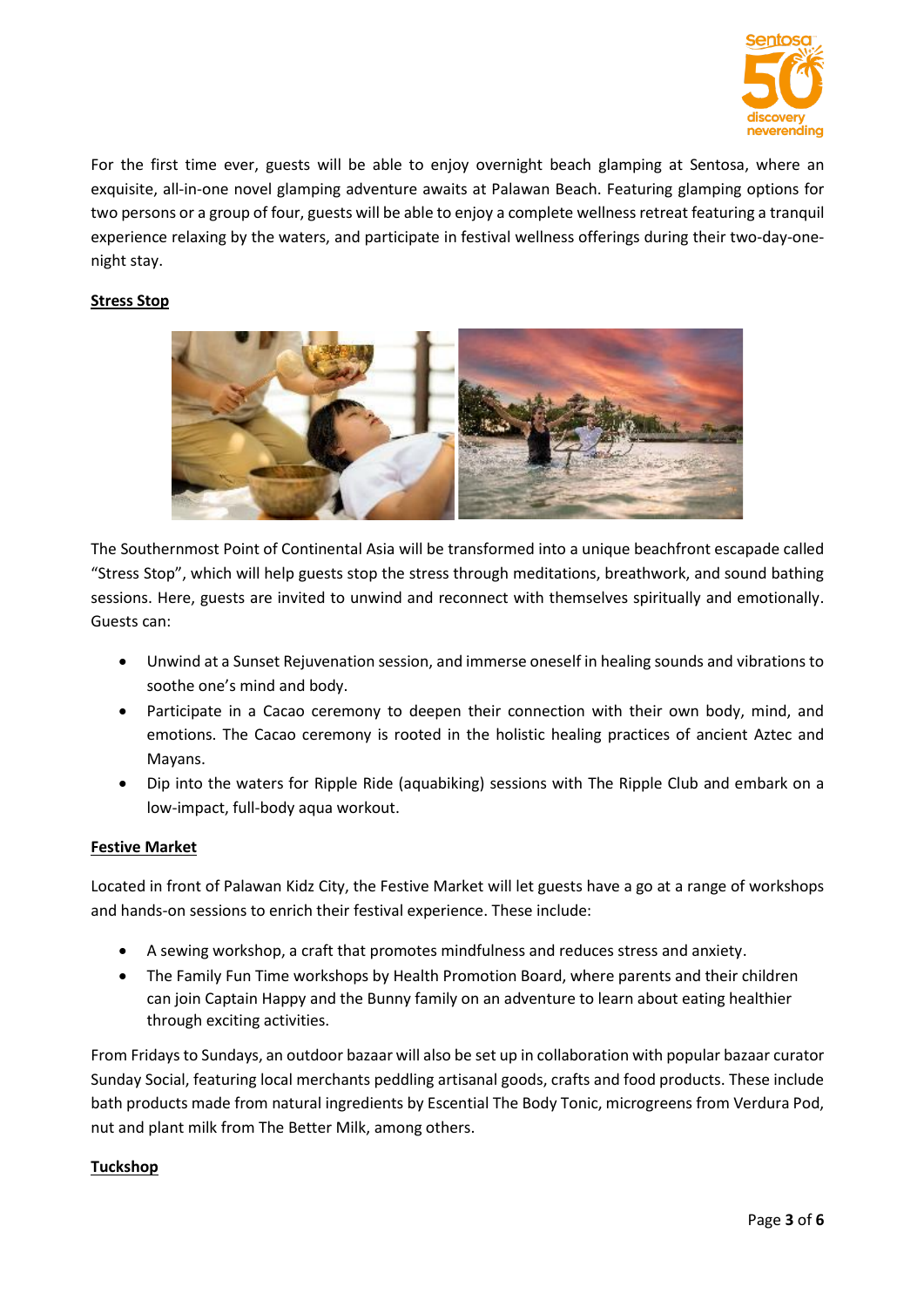

To help guests take charge of their own wellbeing by eating nutritiously and healthily, a selection of food and beverage establishments will offer curated menus featuring items such as a wholemeal pancake breakfast set, Korean air-fried boneless chicken, and juices. Festivalgoers can also enjoy a 20% discount when purchasing their meals with a Mastercard® credit or debit card.

## **Month-long wellness retreat away from the city**

SDC is also partnering diverse business establishments in Sentosa to offer a range of staycation packages, healthier menu choices, and a host of wellness offerings. These include:

- Wellness staycation packages and wellness programmes, including discovery bicycle rides on selected mornings, nature hikes around Mount Imbiah and Siloso Beach on selected evenings, and yoga sessions overlooking the Sofitel Pool at Sofitel Singapore Sentosa Resort and Spa.
- With the one-day Oasia Wellness Pass, guests can enjoy unlimited access to a spectrum of wellness offerings at Oasia Resort Sentosa, such as tea appreciation, Sunrise Qi Gong, and Oasia Balm Making workshops hosted by Oasia Spa therapists, as well as usage of the gym and pool at the resort.
- Wellness meals and beverages at SkyHelix Sentosa, Arbora Café and Good Old Days Food Court, including specially created wellness juices and a selection of teas by Gifel Fine Teas.
- CRNK by the Ocean, an outdoor spin class, Qigong, Outdoor Aerial Yoga, and other wellness-related activities, as well as healthier choice menu items at Southside.
- W Singapore Sentosa Cove will also be offering a one-night Wellness Escape staycation package, which comes with spa treatments and relaxing wellness activities.

## **Registering for your activities**

Bookings open today for Zentosa Fest's activities, workshops, and talks via [https://zentosafest.sentosa.com.sg/.](https://zentosafest.sentosa.com.sg/)

Activities and workshops at Zentosa Fest are priced at a flat fee of \$5 per session, while selected offerings will be free, such as:

- All talks and masterclasses by the wellness experts,
- National Steps Challenge™ Move for Wellness Challenge by Health Promotion Board (register on Healthy 365 app),
- The Family Fun Time workshops by Health Promotion Board (register on Healthy 365 app), and
- The daily True Fitness Hour workouts.

To enjoy greater value and convenience, festivalgoers can purchase the Zentosa Wellness Pass, which allows guests to participate in 12 activities and workshops for just \$50. Festivalgoers can also enjoy a 20% discount when they book their activities, workshops, and glamping packages using a Mastercard® credit or debit card, while Sentosa Islander members enjoy an additional 10% off their bookings.

For more information about Zentosa Fest, please visit [https://zentosafest.sentosa.com.sg/.](https://zentosafest.sentosa.com.sg/)

High-resolution photos can be downloaded [here](https://drive.google.com/drive/folders/1n24qQmrnpmGnk_Lxb5cmpeOtDvyWUAM2?usp=sharing) (Credit to Sentosa Development Corporation)

 $- FND -$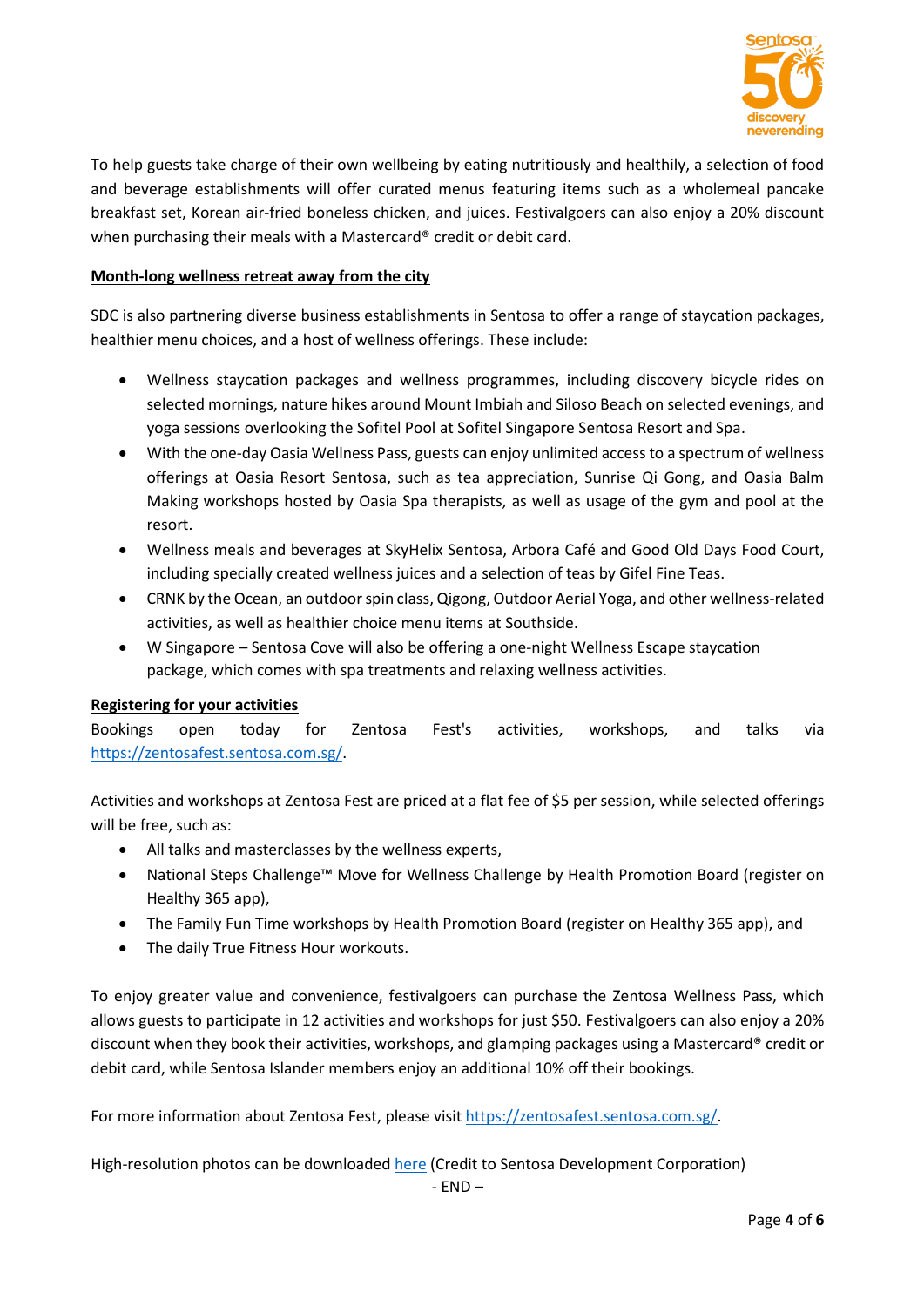

## **About Sentosa**

Sentosa is Asia's leading leisure destination and Singapore's premier island resort getaway, located within 15 minutes from the central business and shopping districts. The island resort is managed by Sentosa Development Corporation, which works with various stakeholders in overseeing property investments, attractions development, and operation of the various leisure offerings and management of the residential precinct on the island.

The 500-hectare island resort is home to an exciting array of themed attractions, award-winning spa retreats, lush rainforests, golden sandy beaches, resort accommodations, world-renowned golf courses, a deep-water yachting marina and luxurious residences – making Sentosa a vibrant island resort for business and leisure. Making Sentosa its home, too, is Singapore's first integrated resort, Resorts World Sentosa, which operates South East Asia's first Universal Studios theme park.

Situated on the eastern end of Sentosa Island is Sentosa Cove, an exclusive oceanfront and residential enclave bustling with some 2,000 homes, romantic quayside restaurants, retail and specialty shops. The Island is also proud to be home to Sentosa Golf Club and its two acclaimed golf courses, The Serapong and The New Tanjong. Sentosa Golf Club hosts the SMBC Singapore Open and the HSBC Women's World Championship, featuring some of the world's best golf professionals.

Welcoming a growing number of local and international guests every year, Sentosa is an integral part of Singapore's goal to be a global destination to work, live and play. For more information, please visit: [www.sentosa.com.sg.](http://www.sentosa.com.sg/)

1 SentosaOfficial **@** @sentosa\_island @sentosaisland #Sentosa, #Sentosa50, #DiscoveryNeverending



## **About Wellness Festival Singapore**

Wellness Festival Singapore (WFS) is a 10-day line-up of wellness activities and experiences that promote holistic wellbeing. The programming comprises compelling virtual and physical activations across the island, with both free and ticketed events and experiences. The festival is organised by the Singapore Tourism Board in collaboration with Enterprise Singapore, Health Promotion Board, National Arts Council, Sentosa Development Corporation and Sport Singapore.